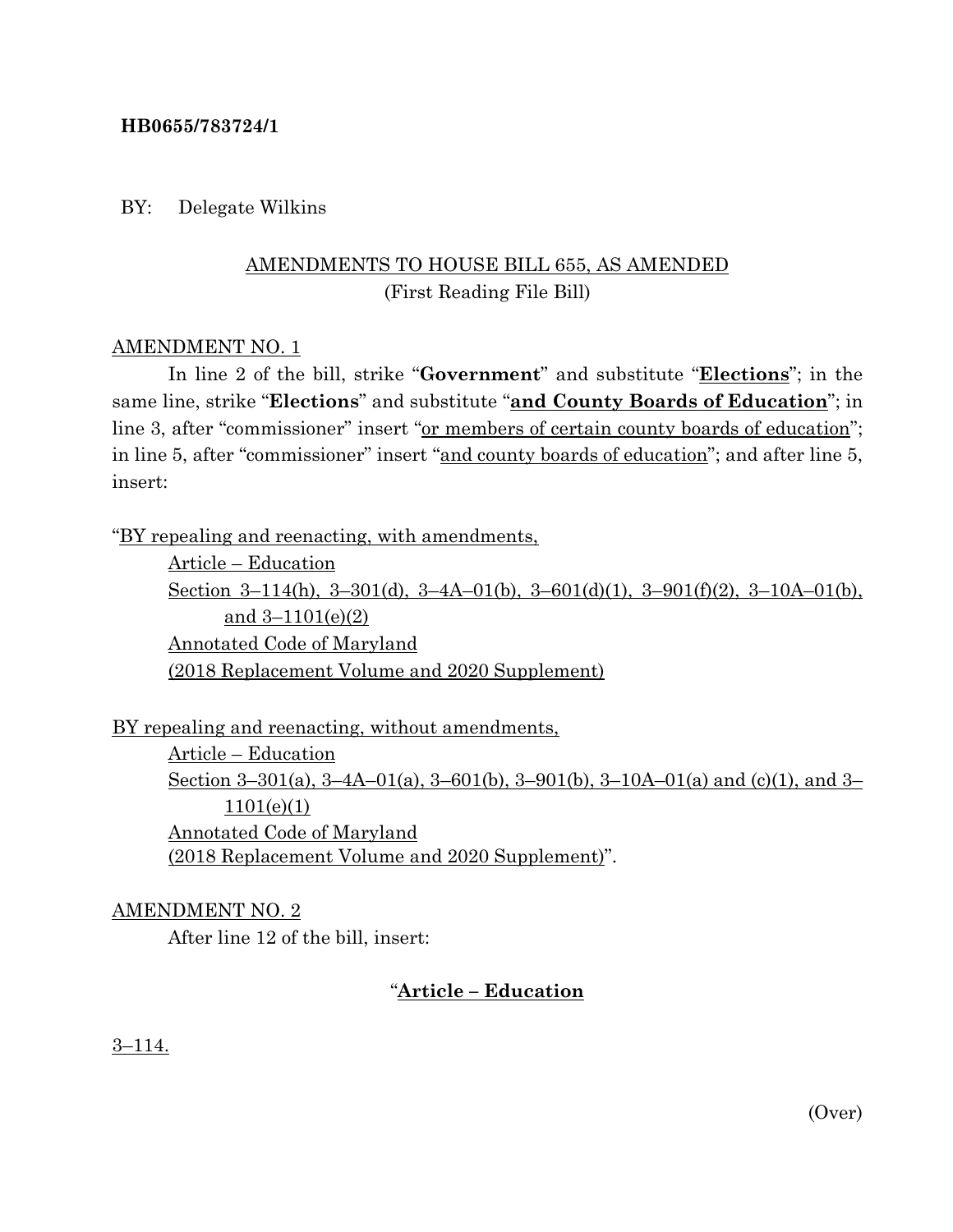**HB0655/783724/1 Wilkins Amendments to HB 655 Page 2 of 5**

(h) **(1) [**The**] SUBJECT TO PARAGRAPH (2) OF THIS SUBSECTION, THE** election of the county boards shall be held as provided in Subtitles 2 through 14 of this title and the Election Law Article.

# **(2) IN COUNTIES IN WHICH MEMBERS OF THE COUNTY BOARD ARE ELECTED FROM INDIVIDUAL DISTRICTS, THE ELECTION OF A MEMBER OF THE COUNTY BOARD TO REPRESENT A SPECIFIC DISTRICT SHALL BE DECIDED BY A PLURALITY OF THE VOTES CAST WITHIN THAT DISTRICT.**

3–301.

(a) The Calvert County Board consists of five voting members and one nonvoting student member.

(d) Of the five voting members of the county board:

(1) One shall be elected from each of the three county commissioner districts **BY A PLURALITY OF THE VOTES CAST WITHIN THAT DISTRICT**; and

(2) Two shall be elected from the county at large.

3–4A–01.

(a) The Cecil County Board consists of six members as follows:

(1) One voting member elected from each of the five commissioner districts; and

(2) One nonvoting student member.

(b) The five voting members of the county board shall be elected **[**at**]:**

**(1) AT** a general election as required by subsection (c) of this section**;**

**AND**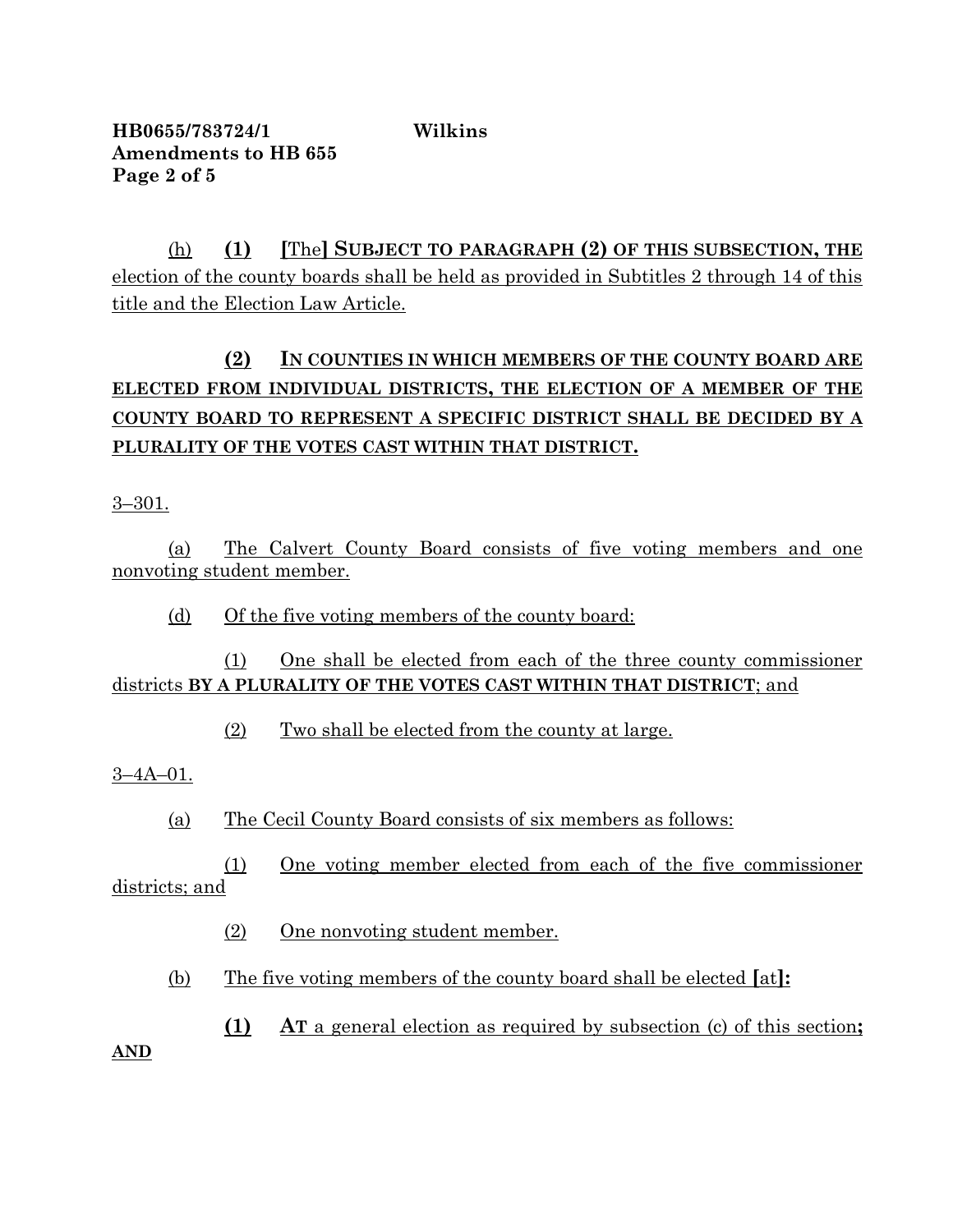**HB0655/783724/1 Wilkins Amendments to HB 655 Page 3 of 5**

## **(2) BY A PLURALITY OF THE VOTES CAST WITHIN EACH RESPECTIVE COMMISSIONER DISTRICT**.

3–601.

- (b) The Garrett County Board consists of:
	- (1) One elected member from each county commissioner district;
	- (2) Two elected members from the county at large; and
	- (3) One nonvoting student member.
- (d) (1) Elected members of the board shall be elected **[**at**]:**

**(I) AT** a general election as required by subsection (e) of this section**; AND**

# **(II) FOR THE MEMBERS ELECTED FROM EACH COUNTY COMMISSIONER DISTRICT, BY A PLURALITY OF THE VOTES CAST WITHIN THAT COMMISSIONER DISTRICT**.

3–901.

(b) The Montgomery County Board consists of:

(1) 5 elected members, each of whom resides in a different board of education district;

- (2) 2 elected members who may reside anywhere in the county; and
- (3) 1 student member.

(Over)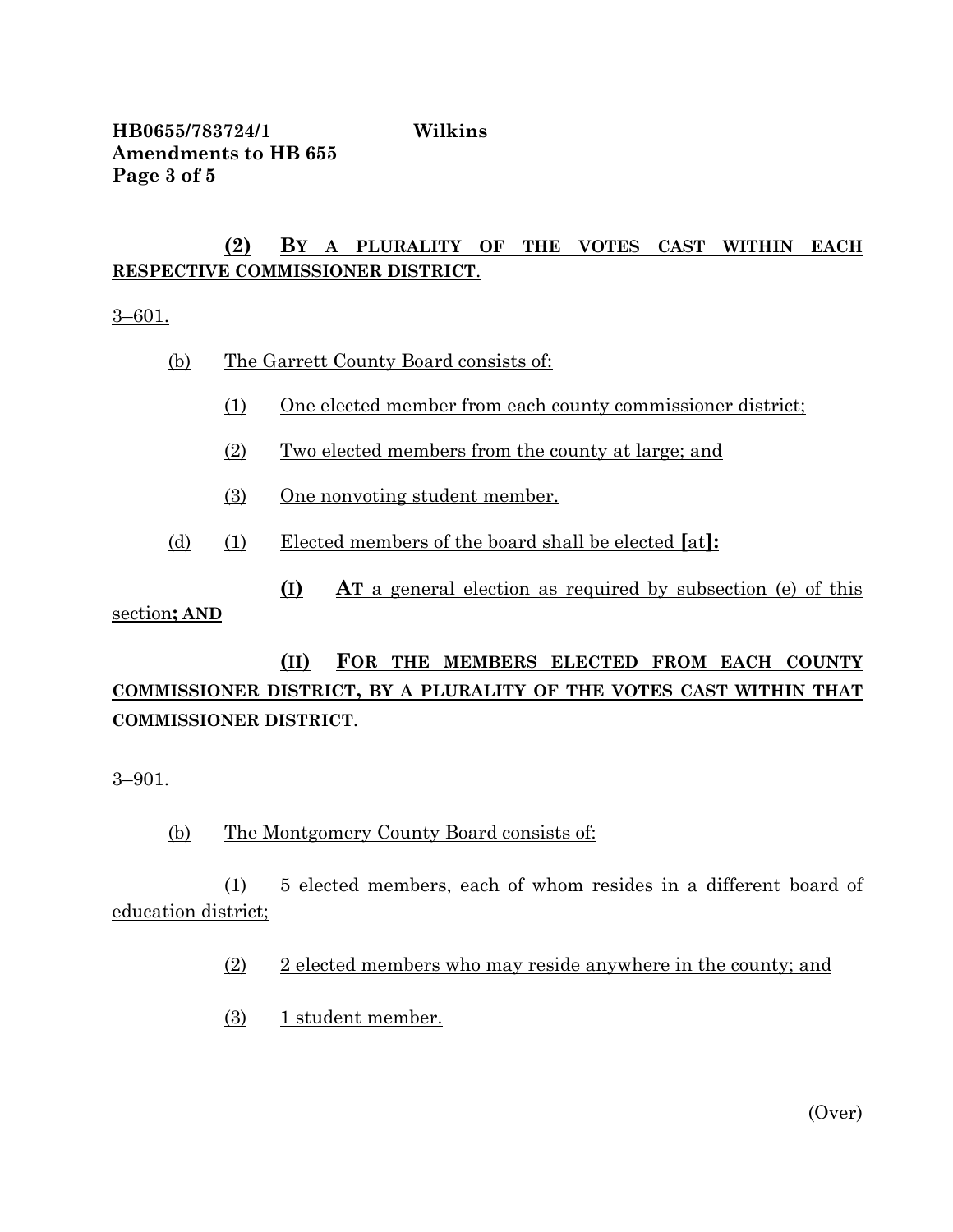**HB0655/783724/1 Wilkins Amendments to HB 655 Page 4 of 5**

(f) (2) **(I) [**Elected**] THE ELECTED** members of the county board **WHO MAY RESIDE ANYWHERE IN THE COUNTY** shall be elected by the voters of the entire county.

# **(II) THE ELECTED MEMBERS FROM EACH OF THE BOARD OF EDUCATION DISTRICTS SHALL BE ELECTED BY A PLURALITY OF THE VOTES CAST WITHIN THAT BOARD OF EDUCATION DISTRICT.**

3–10A–01.

(a) The Queen Anne's County Board consists of:

(1) Five voting, nonpartisan, elected members; and

(2) One nonvoting student representative from each public high school in the county.

(b) The five voting, nonpartisan, elected members shall be elected **[**by the voters of the entire county**]** at a general election in accordance with subsection (c) of this section **AS FOLLOWS:**

**(1) FOR THE MEMBER ELECTED FROM THE COUNTY AT LARGE, BY THE VOTERS OF THE ENTIRE COUNTY; AND**

**(2) FOR THE MEMBERS ELECTED FROM EACH OF THE FOUR COUNTY COMMISSIONER DISTRICTS, BY A PLURALITY OF THE VOTES CAST WITHIN THAT DISTRICT**.

(c) (1) (i) One voting member shall reside in and be elected from each of the four county commissioner districts; and